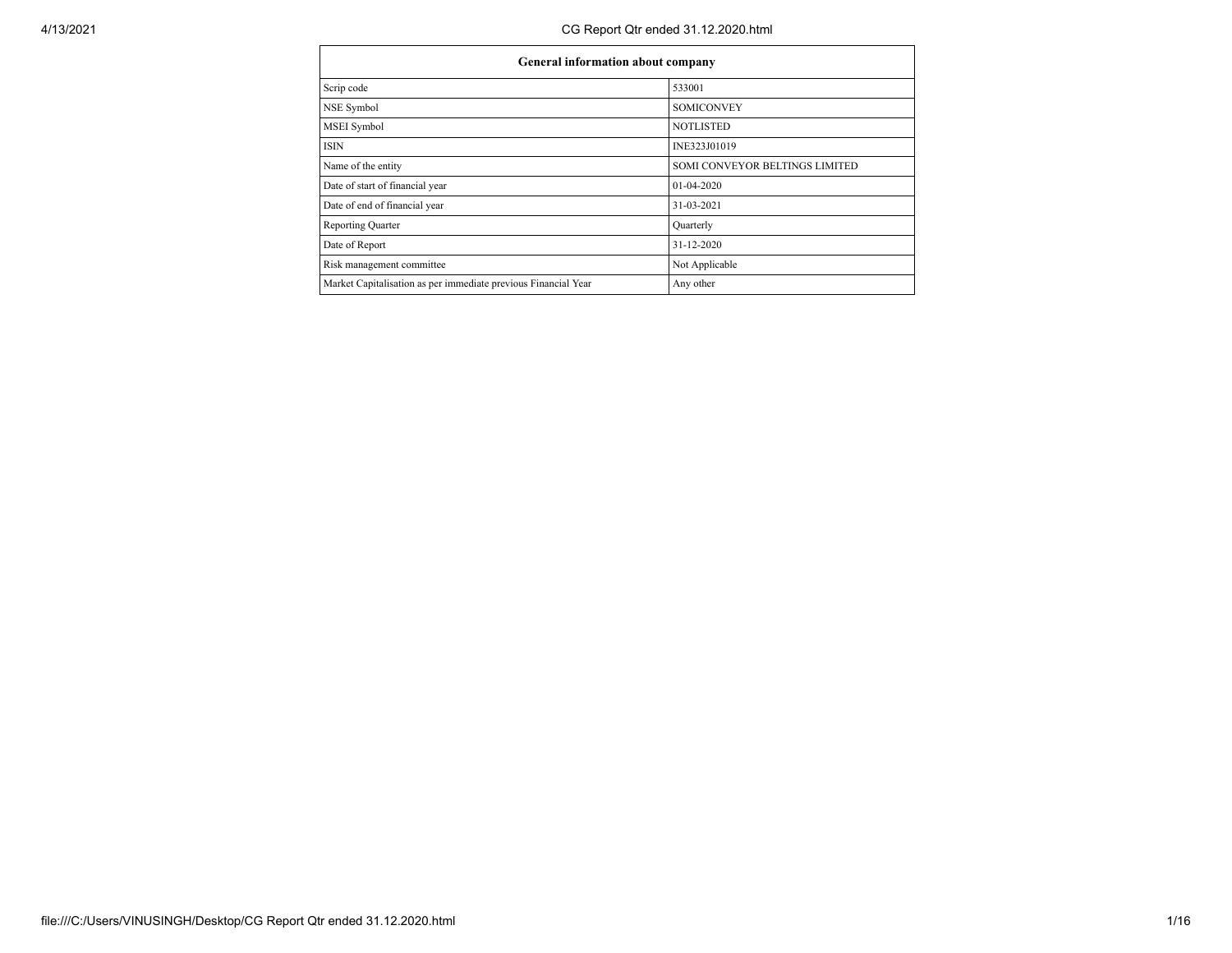|                         |                                                                      |                                                |            |            |                                                |                            |                               |                          |                                                                                                      |                                             | <b>Annexure I</b>                        |                                                   |                      |                                            |                                                                                                                                                |                                                                                                                                                                      |                                                                                                                                                                          |                                                                                                                                                                                                            |                                      |                                             |
|-------------------------|----------------------------------------------------------------------|------------------------------------------------|------------|------------|------------------------------------------------|----------------------------|-------------------------------|--------------------------|------------------------------------------------------------------------------------------------------|---------------------------------------------|------------------------------------------|---------------------------------------------------|----------------------|--------------------------------------------|------------------------------------------------------------------------------------------------------------------------------------------------|----------------------------------------------------------------------------------------------------------------------------------------------------------------------|--------------------------------------------------------------------------------------------------------------------------------------------------------------------------|------------------------------------------------------------------------------------------------------------------------------------------------------------------------------------------------------------|--------------------------------------|---------------------------------------------|
|                         |                                                                      |                                                |            |            |                                                |                            |                               |                          | Annexure I to be submitted by listed entity on quarterly basis                                       |                                             |                                          |                                                   |                      |                                            |                                                                                                                                                |                                                                                                                                                                      |                                                                                                                                                                          |                                                                                                                                                                                                            |                                      |                                             |
|                         |                                                                      | <b>I. Composition of Board of Directors</b>    |            |            |                                                |                            |                               |                          |                                                                                                      |                                             |                                          |                                                   |                      |                                            |                                                                                                                                                |                                                                                                                                                                      |                                                                                                                                                                          |                                                                                                                                                                                                            |                                      |                                             |
|                         | Disclosure of notes on composition of board of directors explanatory |                                                |            |            |                                                |                            |                               |                          |                                                                                                      |                                             |                                          |                                                   |                      |                                            |                                                                                                                                                |                                                                                                                                                                      |                                                                                                                                                                          |                                                                                                                                                                                                            |                                      |                                             |
|                         | Wether the listed entity has a Regular Chairperson   Yes             |                                                |            |            |                                                |                            |                               |                          |                                                                                                      |                                             |                                          |                                                   |                      |                                            |                                                                                                                                                |                                                                                                                                                                      |                                                                                                                                                                          |                                                                                                                                                                                                            |                                      |                                             |
|                         |                                                                      |                                                |            |            |                                                |                            |                               |                          |                                                                                                      |                                             |                                          | Whether Chairperson is related to MD or CEO   Yes |                      |                                            |                                                                                                                                                |                                                                                                                                                                      |                                                                                                                                                                          |                                                                                                                                                                                                            |                                      |                                             |
| Sr                      | Title<br>(Mr<br>Ms)                                                  | Name of the<br>Director                        | PAN        | <b>DIN</b> | Category 1<br>of directors                     | Category 2<br>of directors | Category<br>3 of<br>directors | Date<br>of<br>Birth      | Whether<br>special<br>resolution<br>passed?<br>[Refer Reg.<br>$17(1A)$ of<br>Listing<br>Regulations] | Date of<br>passing<br>special<br>resolution | <b>Initial Date</b><br>of<br>appointment | Date of Re-<br>appointment                        | Date of<br>cessation | Tenure<br>of<br>director<br>(in<br>months) | No of<br>Directorship<br>in listed<br>entities<br>including<br>this listed<br>entity (Refer<br>Regulation<br>17A of<br>Listing<br>Regulations) | No of<br>Independent<br>Directorship<br>in listed<br>entities<br>including<br>this listed<br>entity<br>(Refer<br>Regulation<br>$17A(1)$ of<br>Listing<br>Regulations | Number of<br>memberships<br>in Audit/<br>Stakeholder<br>Committee(s)<br>including this<br>listed entity<br>(Refer<br>Regulation<br>$26(1)$ of<br>Listing<br>Regulations) | No of post<br>of<br>Chairperson<br>in Audit/<br>Stakeholder<br>Committee<br>held in listed<br>entities<br>including<br>this listed<br>entity (Refer<br>Regulation<br>$26(1)$ of<br>Listing<br>Regulations) | Notes for<br>not<br>providing<br>PAN | Notes for<br>not<br>providing<br><b>DIN</b> |
|                         | Mr                                                                   | <b>OM</b><br><b>PRAKASH</b><br><b>BHANSALI</b> | AAYPB9950G | 00351846   | Executive<br>Director                          | Chairperson MD             |                               | $10-$<br>$01 -$<br>1954  | NA                                                                                                   |                                             | 16-06-2000                               | 29-09-2017                                        |                      |                                            |                                                                                                                                                | $\Omega$                                                                                                                                                             | $\Omega$                                                                                                                                                                 |                                                                                                                                                                                                            |                                      |                                             |
| 2                       | Mr                                                                   | <b>VIMAL</b><br><b>BHANSALI</b>                | ADDPB0794Q | 00351851   | Executive<br>Director                          | Not<br>Applicable          |                               | $19-$<br>$07 -$<br>1979  | NA                                                                                                   |                                             | 16-06-2000                               | 29-09-2017                                        |                      |                                            |                                                                                                                                                | $\Omega$                                                                                                                                                             |                                                                                                                                                                          | $\Omega$                                                                                                                                                                                                   |                                      |                                             |
| $\overline{\mathbf{3}}$ | Mr                                                                   | <b>GAURAV</b><br><b>BHANSALI</b>               | ADDPB0795R | 00351860   | Executive<br>Director                          | Not<br>Applicable          |                               | $29 -$<br>$07 -$<br>1980 | NA                                                                                                   |                                             | 16-06-2000                               | 29-09-2017                                        |                      |                                            |                                                                                                                                                | $\theta$                                                                                                                                                             |                                                                                                                                                                          | $\Omega$                                                                                                                                                                                                   |                                      |                                             |
| $\overline{4}$          | Mr                                                                   | <b>MAHENDRA</b><br><b>RAKHECHA</b>             | ABBPR6748N | 00648532   | Non-<br>Executive -<br>Independent<br>Director | Not<br>Applicable          |                               | $17-$<br>$06 -$<br>1968  | <b>NA</b>                                                                                            |                                             | 30-09-2006                               | $01 - 10 - 2020$                                  |                      | 171                                        |                                                                                                                                                |                                                                                                                                                                      | $\overline{c}$                                                                                                                                                           |                                                                                                                                                                                                            |                                      |                                             |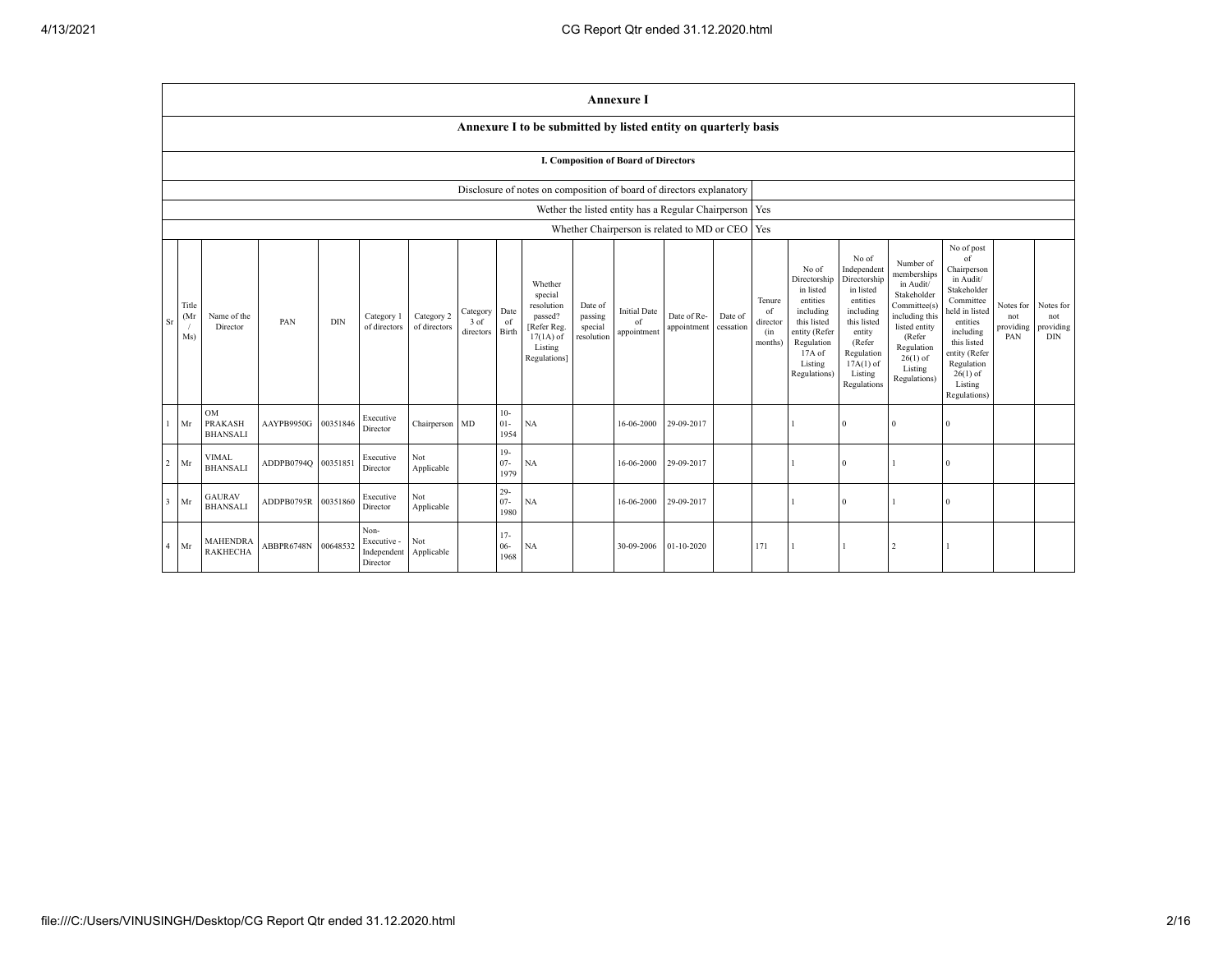|                                  |                                                  |                     |            |                                                |                               |                               |                          | I. Composition of Board of Directors                                                                 |                                             |                                          |                            |                      |                                            |                                                                                                                                                |                                                                                                                                                                      |                                                                                                                                                                          |                                                                                                                                                                                                            |                                      |                                             |
|----------------------------------|--------------------------------------------------|---------------------|------------|------------------------------------------------|-------------------------------|-------------------------------|--------------------------|------------------------------------------------------------------------------------------------------|---------------------------------------------|------------------------------------------|----------------------------|----------------------|--------------------------------------------|------------------------------------------------------------------------------------------------------------------------------------------------|----------------------------------------------------------------------------------------------------------------------------------------------------------------------|--------------------------------------------------------------------------------------------------------------------------------------------------------------------------|------------------------------------------------------------------------------------------------------------------------------------------------------------------------------------------------------------|--------------------------------------|---------------------------------------------|
|                                  |                                                  |                     |            |                                                |                               |                               |                          | Disclosure of notes on composition of board of directors explanatory                                 |                                             |                                          |                            |                      |                                            |                                                                                                                                                |                                                                                                                                                                      |                                                                                                                                                                          |                                                                                                                                                                                                            |                                      |                                             |
|                                  |                                                  |                     |            |                                                |                               |                               |                          | Wether the listed entity has a Regular Chairperson                                                   |                                             |                                          |                            |                      |                                            |                                                                                                                                                |                                                                                                                                                                      |                                                                                                                                                                          |                                                                                                                                                                                                            |                                      |                                             |
| Title<br>(Mr<br><b>Sr</b><br>Ms) | Name of the<br>Director                          | PAN                 | <b>DIN</b> | Category 1<br>of directors                     | Category 2<br>of<br>directors | Category<br>3 of<br>directors | Date<br>of<br>Birth      | Whether<br>special<br>resolution<br>passed?<br>[Refer Reg.<br>$17(1A)$ of<br>Listing<br>Regulations] | Date of<br>passing<br>special<br>resolution | <b>Initial Date</b><br>of<br>appointment | Date of Re-<br>appointment | Date of<br>cessation | Tenure<br>of<br>director<br>(in<br>months) | No of<br>Directorship<br>in listed<br>entities<br>including<br>this listed<br>entity (Refer<br>Regulation<br>17A of<br>Listing<br>Regulations) | No of<br>Independent<br>Directorship<br>in listed<br>entities<br>including<br>this listed<br>entity<br>(Refer<br>Regulation<br>$17A(1)$ of<br>Listing<br>Regulations | Number of<br>memberships<br>in Audit/<br>Stakeholder<br>Committee(s)<br>including this<br>listed entity<br>(Refer<br>Regulation<br>$26(1)$ of<br>Listing<br>Regulations) | No of post<br>of<br>Chairperson<br>in Audit/<br>Stakeholder<br>Committee<br>held in listed<br>entities<br>including<br>this listed<br>entity (Refer<br>Regulation<br>$26(1)$ of<br>Listing<br>Regulations) | Notes for<br>not<br>providing<br>PAN | Notes for<br>not<br>providing<br><b>DIN</b> |
| Mr<br>5                          | YOGESH<br>MAHESHWARI                             | AAQPM6696N 01202089 |            | Non-<br>Executive -<br>Independent<br>Director | Not<br>Applicable             |                               | $07 -$<br>$05 -$<br>1959 | NA                                                                                                   |                                             | 10-01-2007                               | 01-10-2020                 |                      | 168                                        |                                                                                                                                                |                                                                                                                                                                      |                                                                                                                                                                          |                                                                                                                                                                                                            |                                      |                                             |
| 6<br>Mr                          | <b>SHARAD</b><br><b>GYANMAL</b><br><b>NAHATA</b> | ACIPN2323F          | 06814502   | Non-<br>Executive -<br>Independent<br>Director | Not<br>Applicable             |                               | $17-$<br>$02 -$<br>1965  | <b>NA</b>                                                                                            |                                             | 12-02-2014                               | 01-10-2019                 | $01 - 12 -$<br>2020  | 82                                         | $\Omega$                                                                                                                                       | $\Omega$                                                                                                                                                             | $\Omega$                                                                                                                                                                 |                                                                                                                                                                                                            |                                      |                                             |
| Ms                               | <b>SURBHI</b><br><b>RATHI</b>                    | ARIPR4034N          | 07115169   | Non-<br>Executive -<br>Independent<br>Director | Not<br>Applicable             |                               | $02 -$<br>$10-$<br>1988  | <b>NA</b>                                                                                            |                                             | 28-03-2015                               | $01 - 10 - 2020$           |                      | 69                                         |                                                                                                                                                |                                                                                                                                                                      |                                                                                                                                                                          |                                                                                                                                                                                                            |                                      |                                             |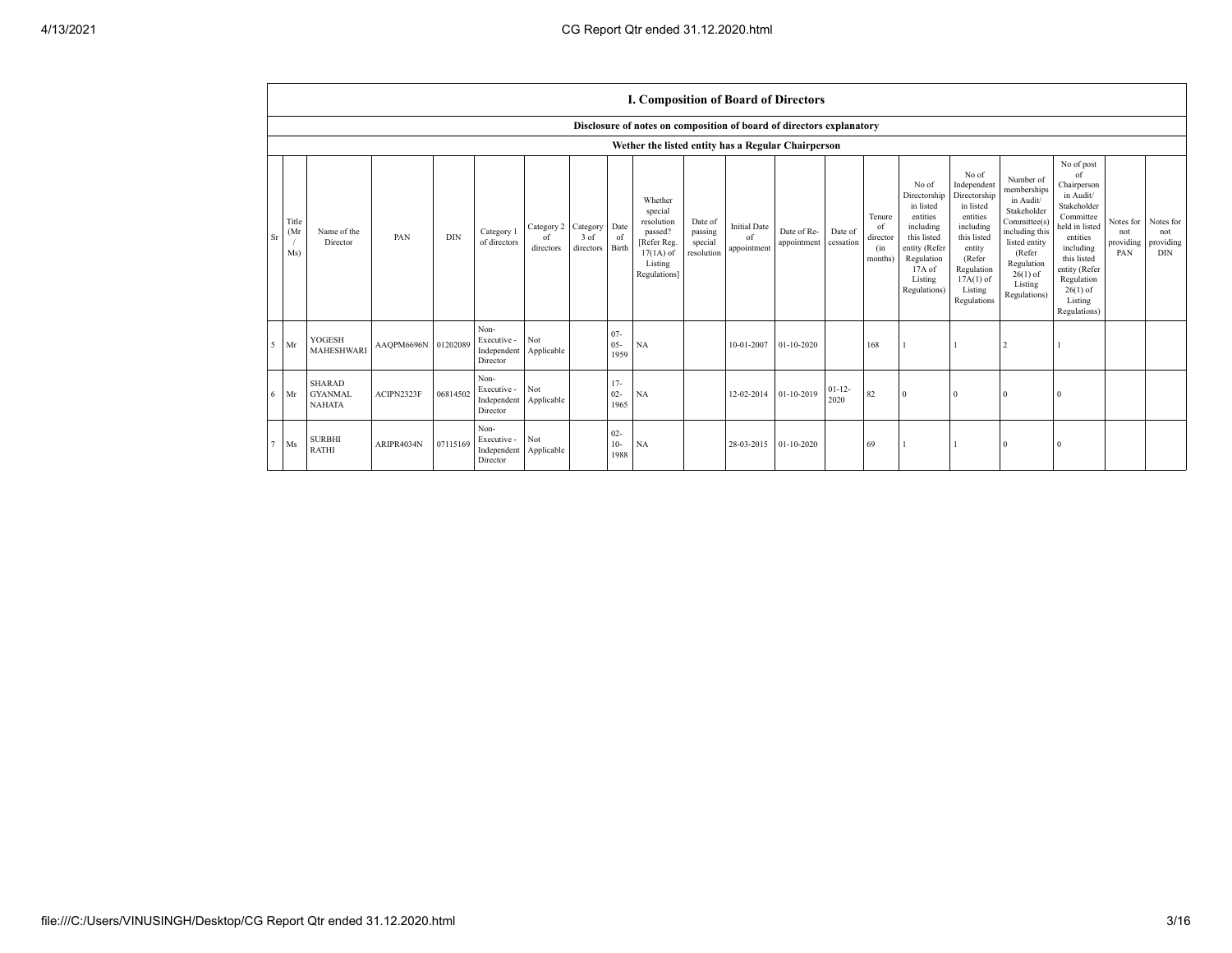|                | <b>Audit Committee Details</b>                                                                                |                                        |                                                       |                      |                  |                  |  |
|----------------|---------------------------------------------------------------------------------------------------------------|----------------------------------------|-------------------------------------------------------|----------------------|------------------|------------------|--|
|                |                                                                                                               |                                        | Whether the Audit Committee has a Regular Chairperson |                      | Yes              |                  |  |
| <b>Sr</b>      | <b>DIN</b><br>Name of Committee<br>Category 2 of<br>Category 1 of directors<br>directors<br>Number<br>members |                                        | Date of<br>Appointment                                | Date of<br>Cessation | Remarks          |                  |  |
|                | 00648532                                                                                                      | <b>MAHENDRA</b><br><b>RAKHECHA</b>     | Non-Executive - Independent<br>Director               | Chairperson          | 12-02-2014       |                  |  |
| $\overline{2}$ | 00351860                                                                                                      | <b>GAURAV BHANSALI</b>                 | <b>Executive Director</b>                             | Member               | 12-02-2014       |                  |  |
| 3              | 06814502                                                                                                      | <b>SHARAD GYANMAL</b><br><b>NAHATA</b> | Non-Executive - Independent<br>Director               | Member               | 12-02-2014       | $01 - 12 - 2020$ |  |
| $\overline{4}$ | 01202089                                                                                                      | YOGESH<br><b>MAHESHWARI</b>            | Non-Executive - Independent<br>Director               | Member               | $01 - 12 - 2020$ |                  |  |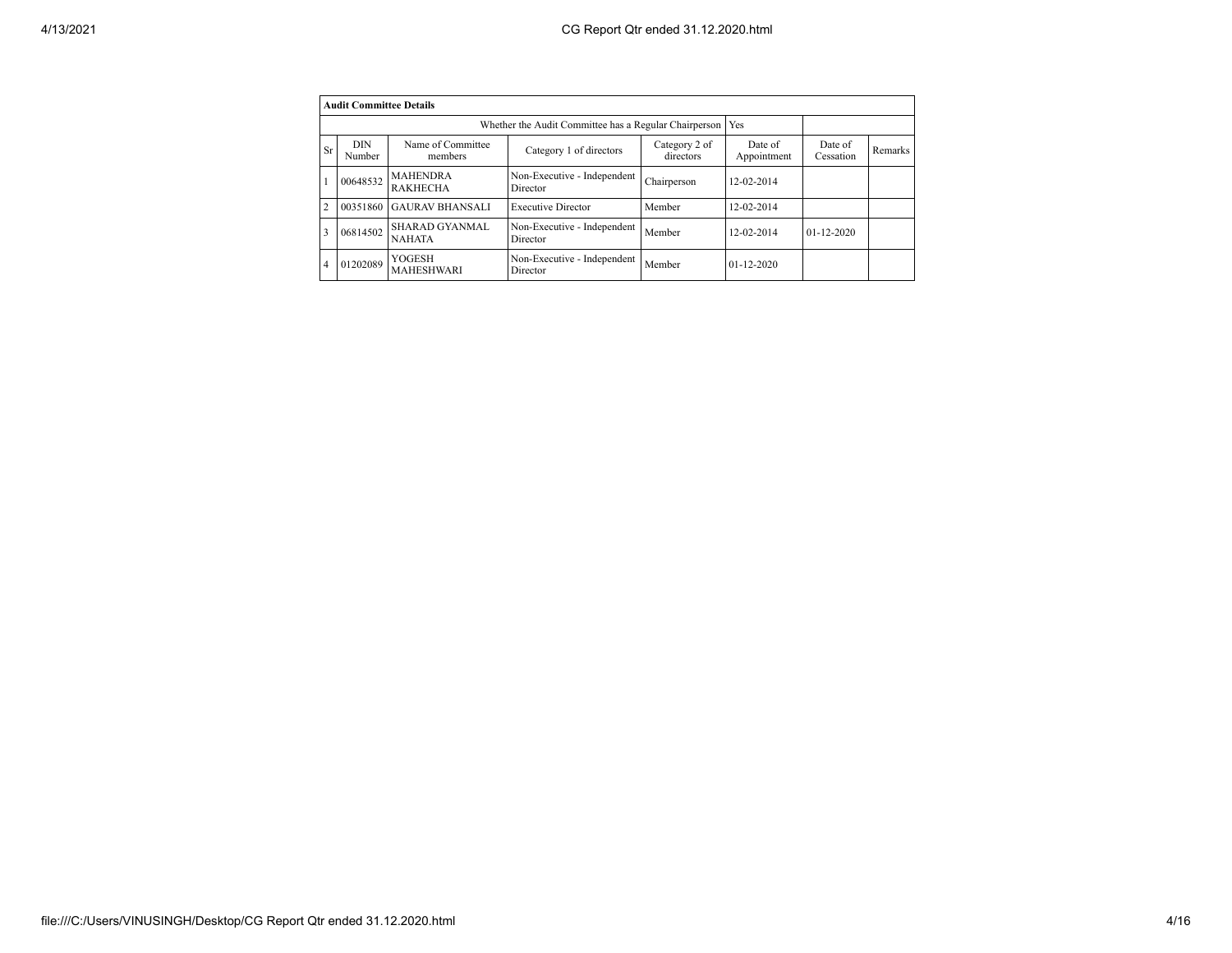|                |                                                                                                               | Nomination and remuneration committee |                                                                             |             |                        |                      |         |
|----------------|---------------------------------------------------------------------------------------------------------------|---------------------------------------|-----------------------------------------------------------------------------|-------------|------------------------|----------------------|---------|
|                |                                                                                                               |                                       | Whether the Nomination and remuneration committee has a Regular Chairperson |             | Yes                    |                      |         |
| Sr             | Name of Committee<br><b>DIN</b><br>Category 2 of<br>Category 1 of directors<br>directors<br>Number<br>members |                                       |                                                                             |             | Date of<br>Appointment | Date of<br>Cessation | Remarks |
|                | 01202089                                                                                                      | <b>YOGESH</b><br><b>MAHESHWARI</b>    | Non-Executive - Independent<br>Director                                     | Chairperson | 14-08-2014             |                      |         |
| $\overline{2}$ | 00648532                                                                                                      | <b>MAHENDRA</b><br><b>RAKHECHA</b>    | Non-Executive - Independent<br>Director                                     | Member      | 14-08-2014             |                      |         |
| 3              | 06814502                                                                                                      | SHARAD GYANMAL<br><b>NAHATA</b>       | Non-Executive - Independent<br>Director                                     | Member      | 14-08-2014             | $01 - 12 - 2020$     |         |
| $\overline{4}$ | 07115169                                                                                                      | <b>SURBHI RATHI</b>                   | Non-Executive - Independent<br>Director                                     | Member      | $01 - 12 - 2020$       |                      |         |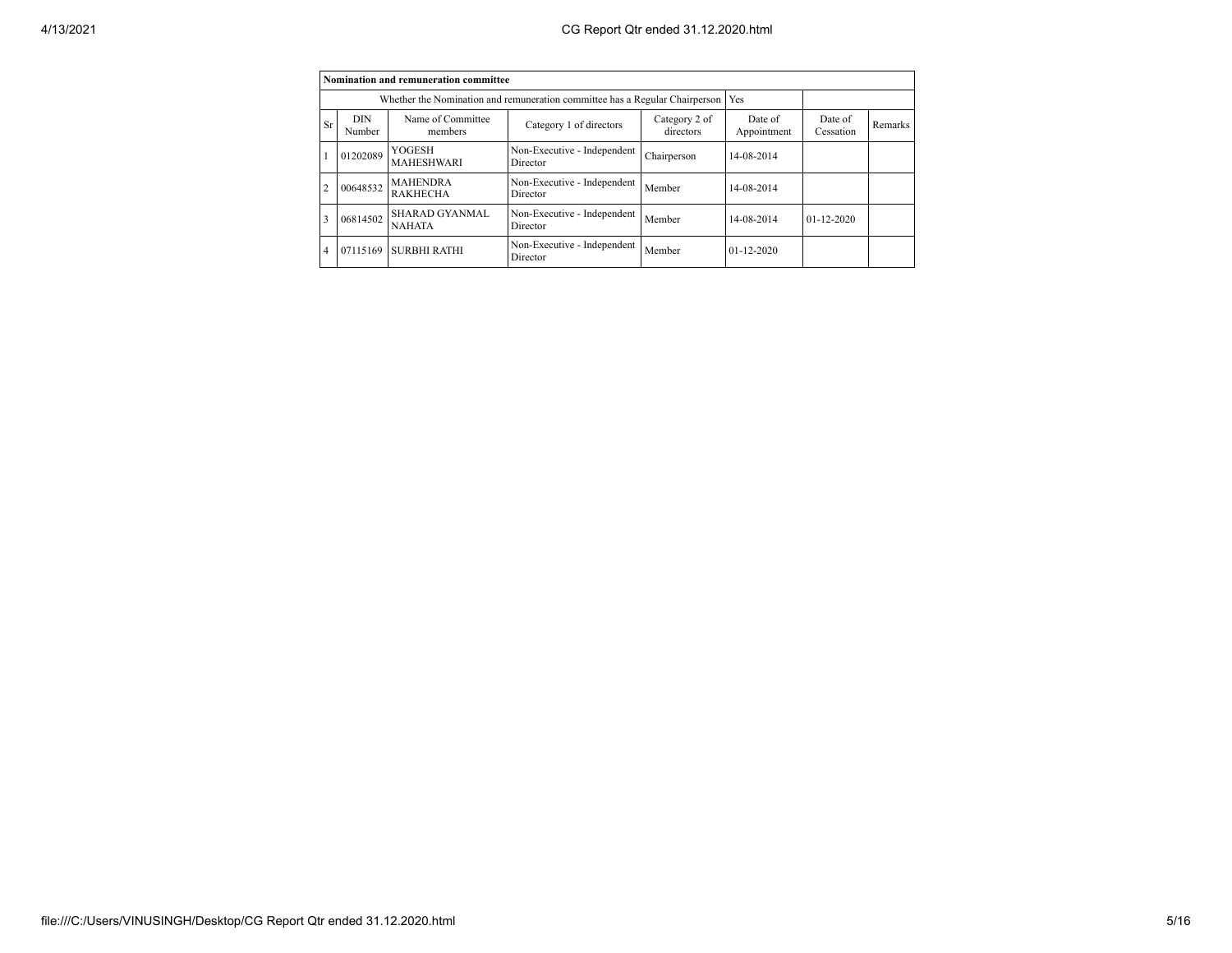|                |                                                                                                               | <b>Stakeholders Relationship Committee</b> |                                                                           |             |                        |                      |         |
|----------------|---------------------------------------------------------------------------------------------------------------|--------------------------------------------|---------------------------------------------------------------------------|-------------|------------------------|----------------------|---------|
|                |                                                                                                               |                                            | Whether the Stakeholders Relationship Committee has a Regular Chairperson |             | Yes                    |                      |         |
| Sr             | Name of Committee<br><b>DIN</b><br>Category 2 of<br>Category 1 of directors<br>directors<br>Number<br>members |                                            |                                                                           |             | Date of<br>Appointment | Date of<br>Cessation | Remarks |
|                | 06814502                                                                                                      | <b>SHARAD GYANMAL</b><br><b>NAHATA</b>     | Non-Executive - Independent<br>Chairperson<br>Director                    |             | 14-08-2014             | $01 - 12 - 2020$     |         |
| $\overline{c}$ | 00648532                                                                                                      | <b>MAHENDRA</b><br><b>RAKHECHA</b>         | Non-Executive - Independent<br>Director                                   | Member      | 14-08-2014             |                      |         |
| 3              | 00351851                                                                                                      | VIMAL BHANSALI                             | <b>Executive Director</b>                                                 | Member      | 14-08-2014             |                      |         |
| 4              | 01202089                                                                                                      | <b>YOGESH</b><br><b>MAHESHWARI</b>         | Non-Executive - Independent<br>Director                                   | Chairperson | $01 - 12 - 2020$       |                      |         |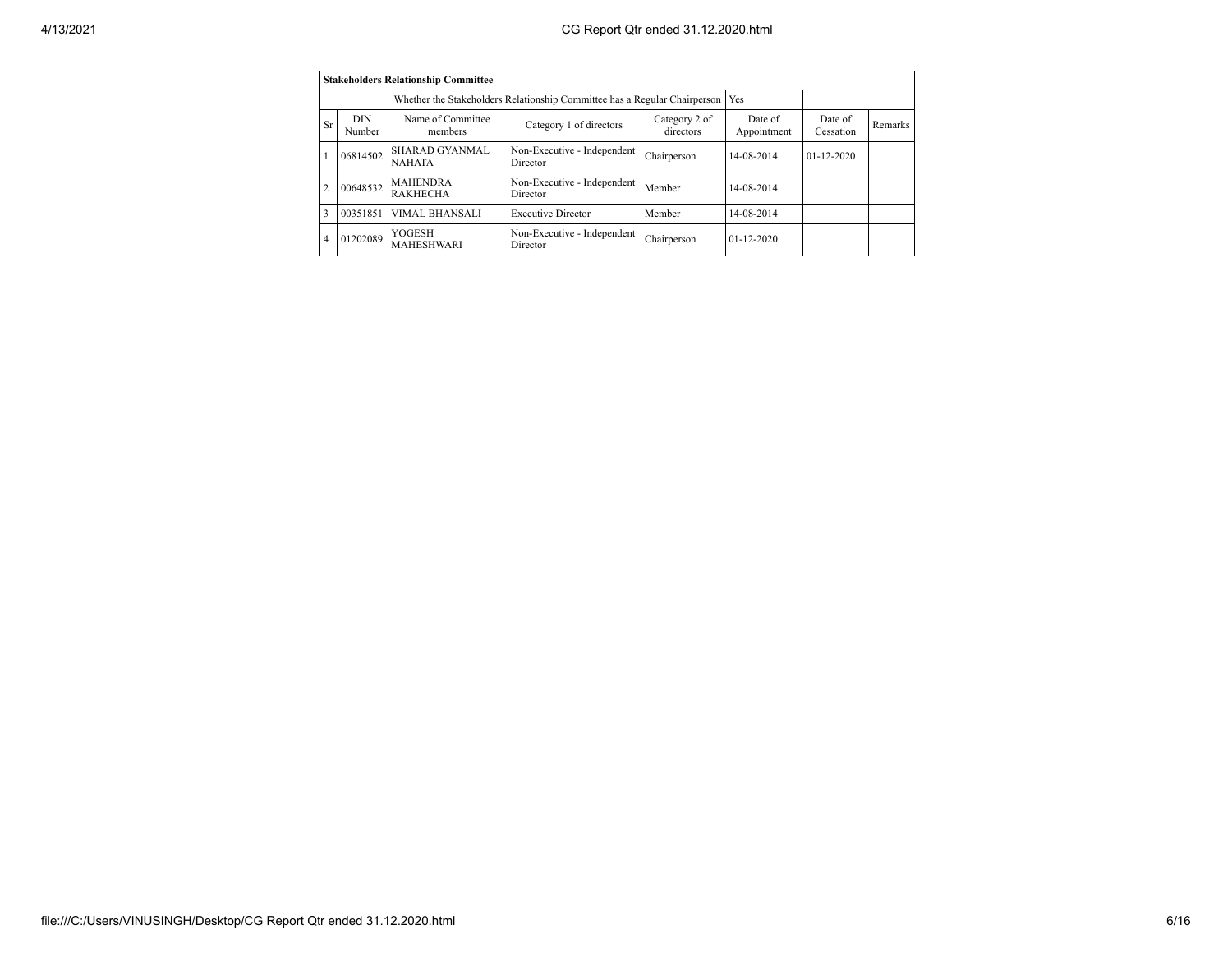|      | <b>Risk Management Committee</b>                                |                              |                            |                            |                        |                      |                |  |  |  |
|------|-----------------------------------------------------------------|------------------------------|----------------------------|----------------------------|------------------------|----------------------|----------------|--|--|--|
|      | Whether the Risk Management Committee has a Regular Chairperson |                              |                            |                            |                        |                      |                |  |  |  |
| l Sr | DIN<br>Number                                                   | Name of Committee<br>members | Category 1 of<br>directors | Category 2 of<br>directors | Date of<br>Appointment | Date of<br>Cessation | <b>Remarks</b> |  |  |  |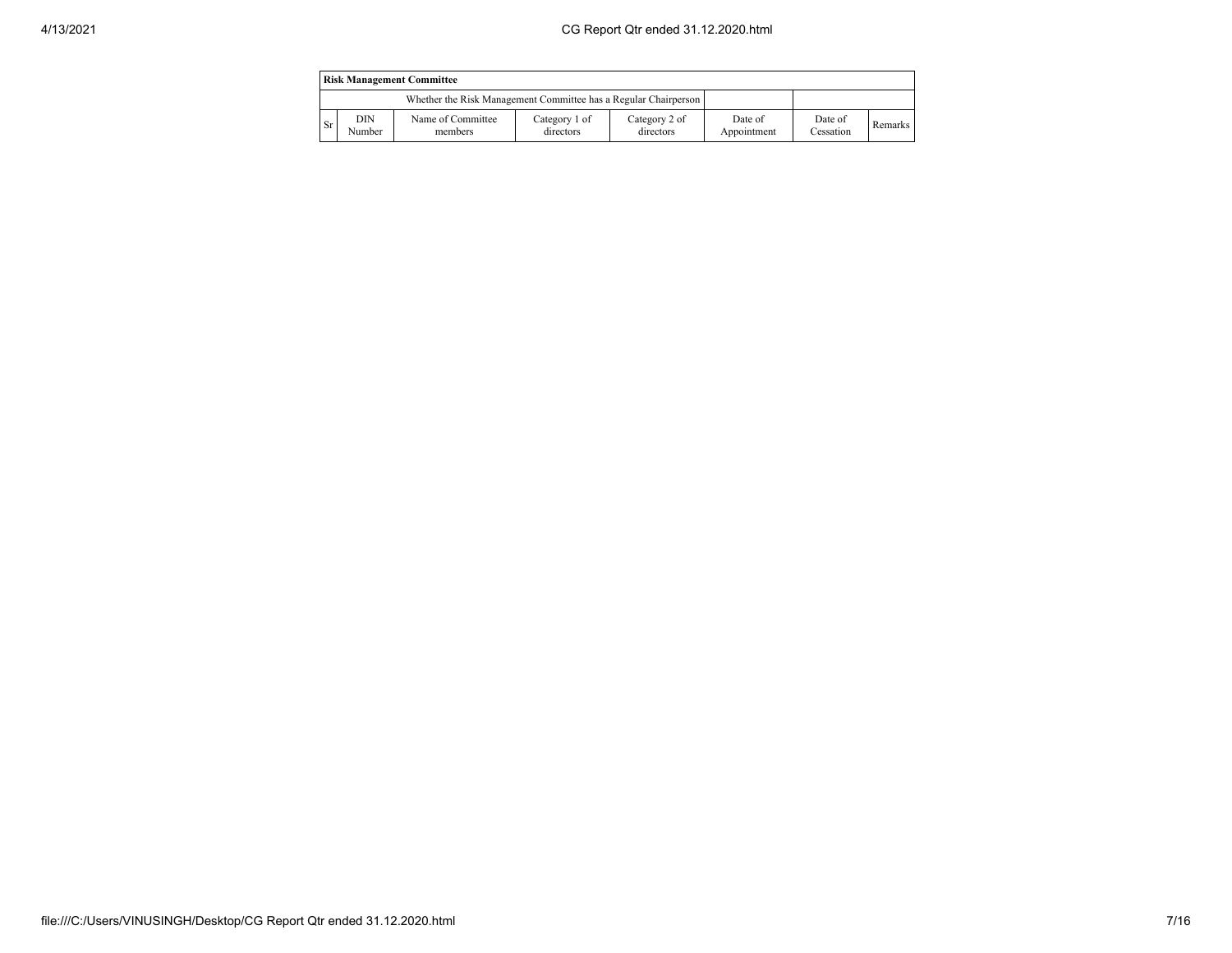|                | <b>Corporate Social Responsibility Committee</b> |                                                                                       |                                         |                            |                        |                      |         |  |  |  |  |
|----------------|--------------------------------------------------|---------------------------------------------------------------------------------------|-----------------------------------------|----------------------------|------------------------|----------------------|---------|--|--|--|--|
|                |                                                  | Whether the Corporate Social Responsibility Committee has a Regular Chairperson   Yes |                                         |                            |                        |                      |         |  |  |  |  |
| <b>Sr</b>      | <b>DIN</b><br>Number                             | Name of Committee<br>members                                                          | Category 1 of directors                 | Category 2 of<br>directors | Date of<br>Appointment | Date of<br>Cessation | Remarks |  |  |  |  |
|                | 00351846                                         | <b>OM PRAKASH</b><br><b>BHANSALI</b>                                                  | <b>Executive Director</b>               | Chairperson                | 31-03-2015             |                      |         |  |  |  |  |
| $\overline{c}$ | 00351851                                         | VIMAL BHANSALI                                                                        | <b>Executive Director</b>               | Member                     | 31-03-2015             |                      |         |  |  |  |  |
| ٩              | 00648532                                         | <b>MAHENDRA</b><br><b>RAKHECHA</b>                                                    | Non-Executive - Independent<br>Director | Member                     | 31-03-2015             |                      |         |  |  |  |  |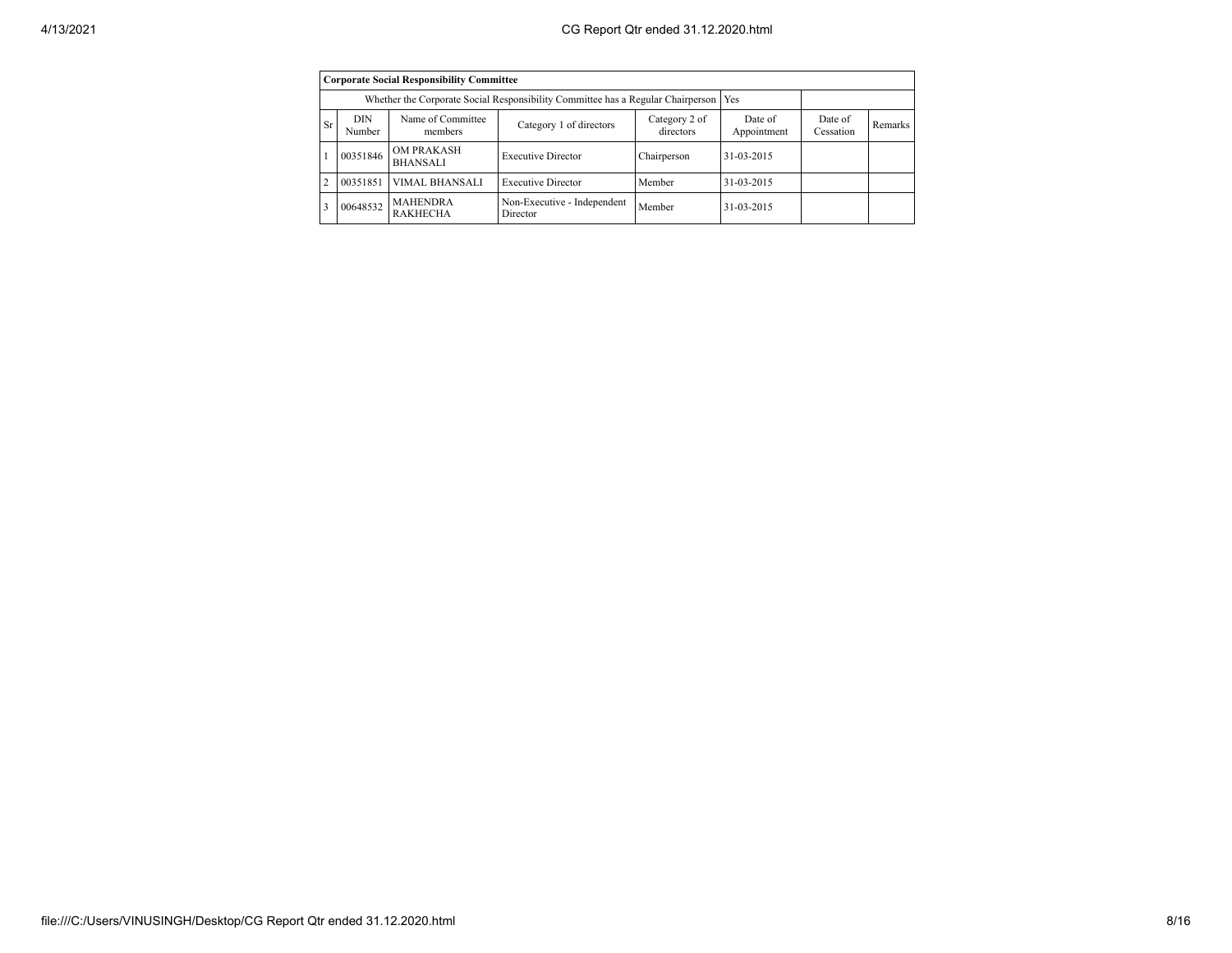| <b>Other Committee</b> |                                                                                                                                     |  |  |
|------------------------|-------------------------------------------------------------------------------------------------------------------------------------|--|--|
|                        | Sr   DIN Number   Name of Committee members   Name of other committee   Category 1 of directors   Category 2 of directors   Remarks |  |  |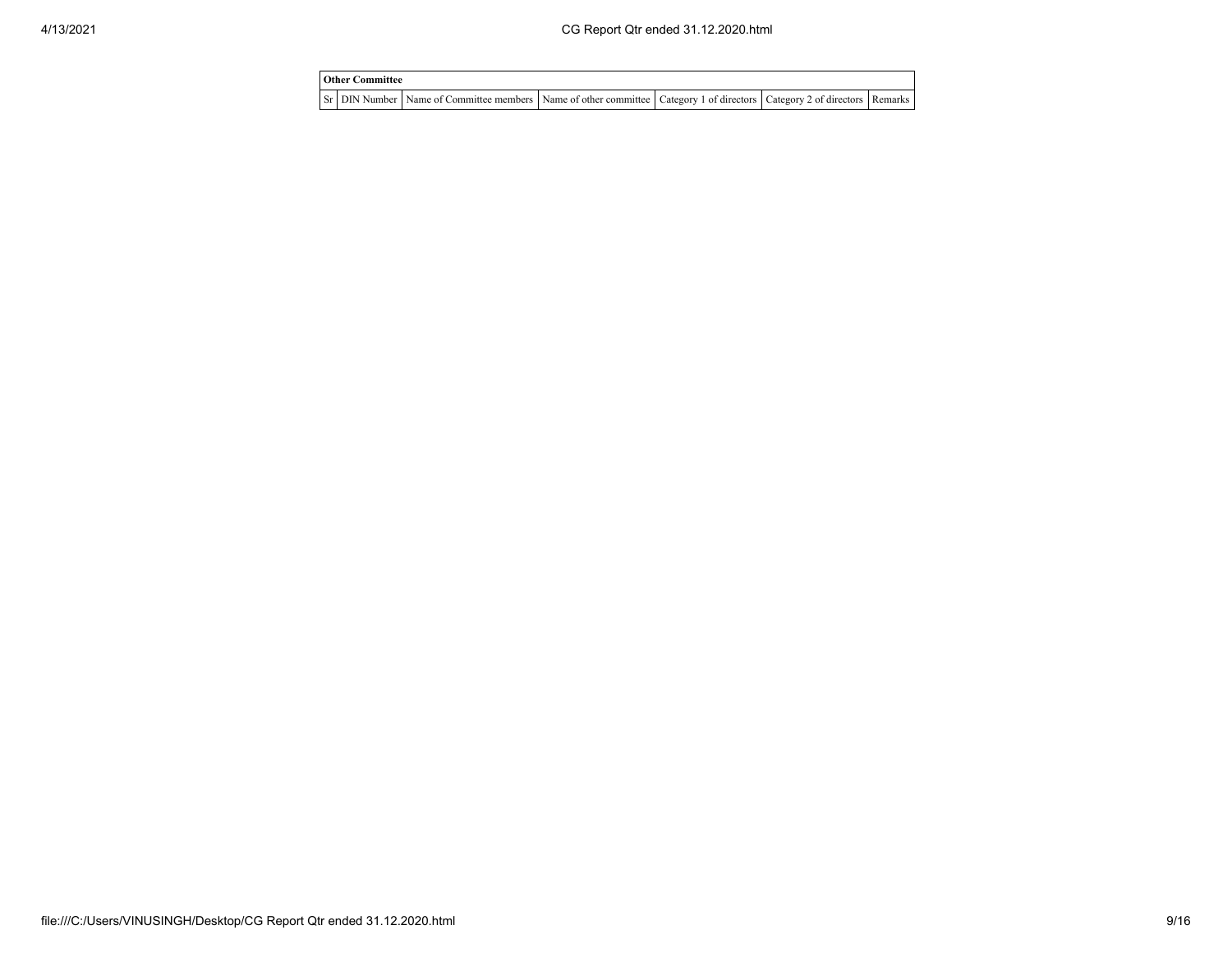## 4/13/2021 CG Report Qtr ended 31.12.2020.html

|                         |                                                             |                                                               | <b>Annexure 1</b>                                                 |                                       |                                                     |                                           |                                                           |
|-------------------------|-------------------------------------------------------------|---------------------------------------------------------------|-------------------------------------------------------------------|---------------------------------------|-----------------------------------------------------|-------------------------------------------|-----------------------------------------------------------|
|                         | <b>Annexure 1</b>                                           |                                                               |                                                                   |                                       |                                                     |                                           |                                                           |
|                         | <b>III. Meeting of Board of Directors</b>                   |                                                               |                                                                   |                                       |                                                     |                                           |                                                           |
|                         | Disclosure of notes on meeting of board of                  | directors explanatory                                         |                                                                   |                                       |                                                     |                                           |                                                           |
| <b>Sr</b>               | $Date(s)$ of meeting<br>(if any) in the<br>previous quarter | $Date(s)$ of<br>meeting (if any)<br>in the current<br>quarter | Maximum gap between<br>any two consecutive (in<br>number of days) | Notes for<br>not<br>providing<br>Date | Whether<br>requirement of<br>Quorum met<br>(Yes/No) | Number of<br><b>Directors</b><br>present* | No. of Independent<br>Directors attending<br>the meeting* |
|                         | 10-07-2020                                                  |                                                               |                                                                   |                                       | Yes                                                 | 6                                         | 3                                                         |
| $\overline{2}$          | 04-09-2020                                                  |                                                               | 55                                                                |                                       | Yes                                                 | 6                                         | 3                                                         |
| $\overline{\mathbf{3}}$ | 15-09-2020                                                  |                                                               | 10                                                                |                                       | Yes                                                 | 6                                         | $\overline{\mathbf{3}}$                                   |
| $\overline{4}$          |                                                             | 07-11-2020                                                    | 52                                                                |                                       | Yes                                                 | 5                                         | $\overline{2}$                                            |
| 5                       |                                                             | $01 - 12 - 2020$                                              | 23                                                                |                                       | Yes                                                 | 4                                         |                                                           |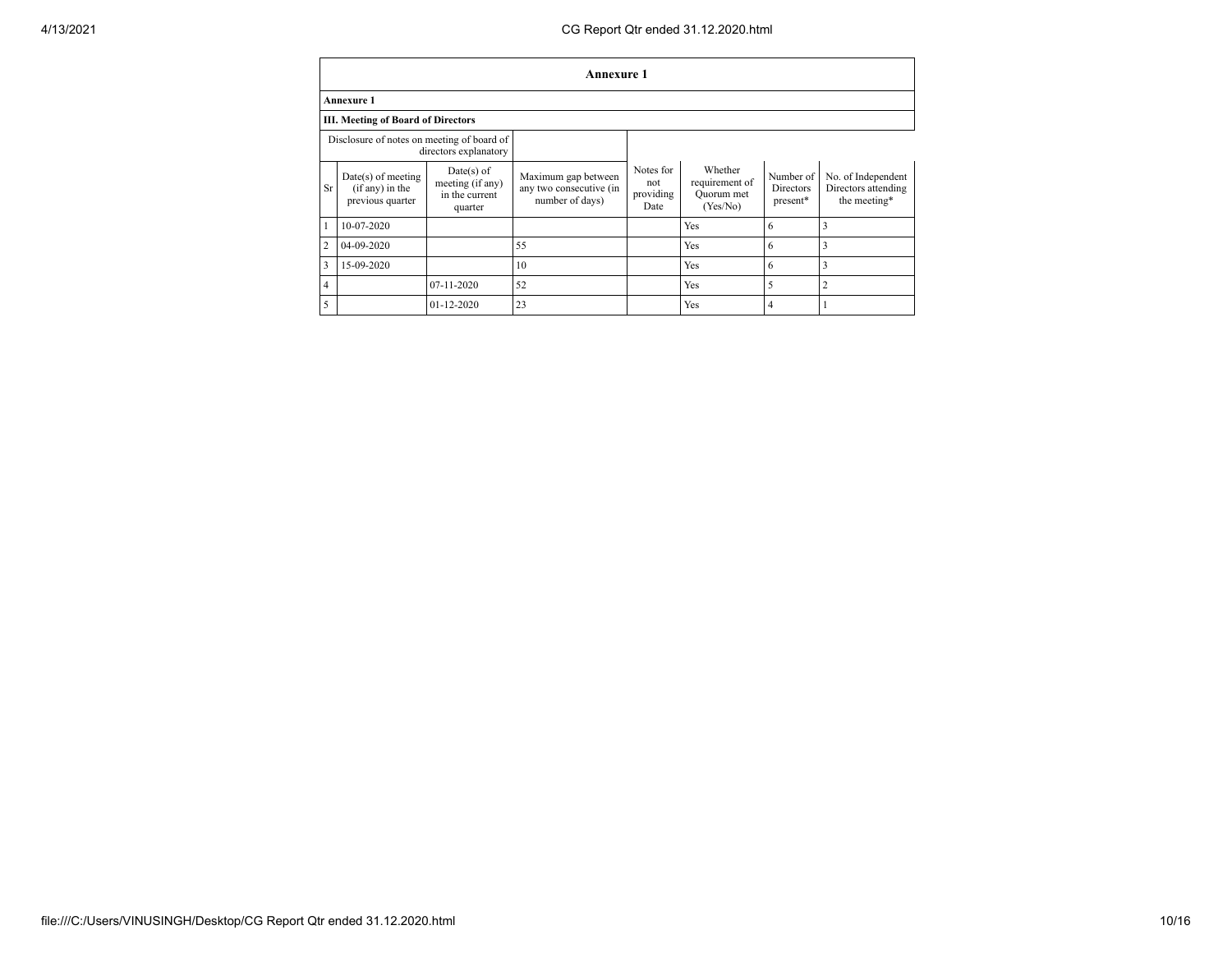|                | <b>Annexure 1</b>                                |                                                                                                          |                                                                      |                               |                                       |                                                        |                                                      |                                                                        |  |  |  |
|----------------|--------------------------------------------------|----------------------------------------------------------------------------------------------------------|----------------------------------------------------------------------|-------------------------------|---------------------------------------|--------------------------------------------------------|------------------------------------------------------|------------------------------------------------------------------------|--|--|--|
|                | <b>IV. Meeting of Committees</b>                 |                                                                                                          |                                                                      |                               |                                       |                                                        |                                                      |                                                                        |  |  |  |
|                |                                                  |                                                                                                          | Disclosure of notes on meeting of committees explanatory             |                               |                                       |                                                        |                                                      |                                                                        |  |  |  |
| Sr             | Name of<br>Committee                             | Date(s) of meeting (Enter<br>dates of Previous quarter and<br>Current quarter in<br>chronological order) | Maximum gap<br>between any two<br>consecutive (in<br>number of days) | Name of<br>other<br>committee | Reson for<br>not<br>providing<br>date | Whether<br>requirement<br>of Quorum<br>met<br>(Yes/No) | Number<br>$\alpha$ f<br><b>Directors</b><br>present* | No. of<br>Independent<br><b>Directors</b><br>attending the<br>meeting* |  |  |  |
|                | Audit<br>Committee                               | 10-07-2020                                                                                               |                                                                      |                               |                                       | Yes                                                    | $\overline{2}$                                       | 1                                                                      |  |  |  |
| $\overline{c}$ | Audit<br>Committee                               | 15-09-2020                                                                                               | 66                                                                   |                               |                                       | Yes                                                    | 2                                                    |                                                                        |  |  |  |
| 3              | Audit<br>Committee                               | 07-11-2020                                                                                               | 52                                                                   |                               |                                       | Yes                                                    | 3                                                    | $\overline{c}$                                                         |  |  |  |
| $\overline{4}$ | Audit<br>Committee                               | $01 - 12 - 2020$                                                                                         | 23                                                                   |                               |                                       | Yes                                                    | 3                                                    | $\overline{2}$                                                         |  |  |  |
| 5              | Nomination<br>and<br>remuneration<br>committee   | $01 - 12 - 2020$                                                                                         |                                                                      |                               |                                       | Yes                                                    | 3                                                    | 3                                                                      |  |  |  |
| 6              | <b>Stakeholders</b><br>Relationship<br>Committee | $01 - 12 - 2020$                                                                                         |                                                                      |                               |                                       | Yes                                                    | 3                                                    | $\overline{c}$                                                         |  |  |  |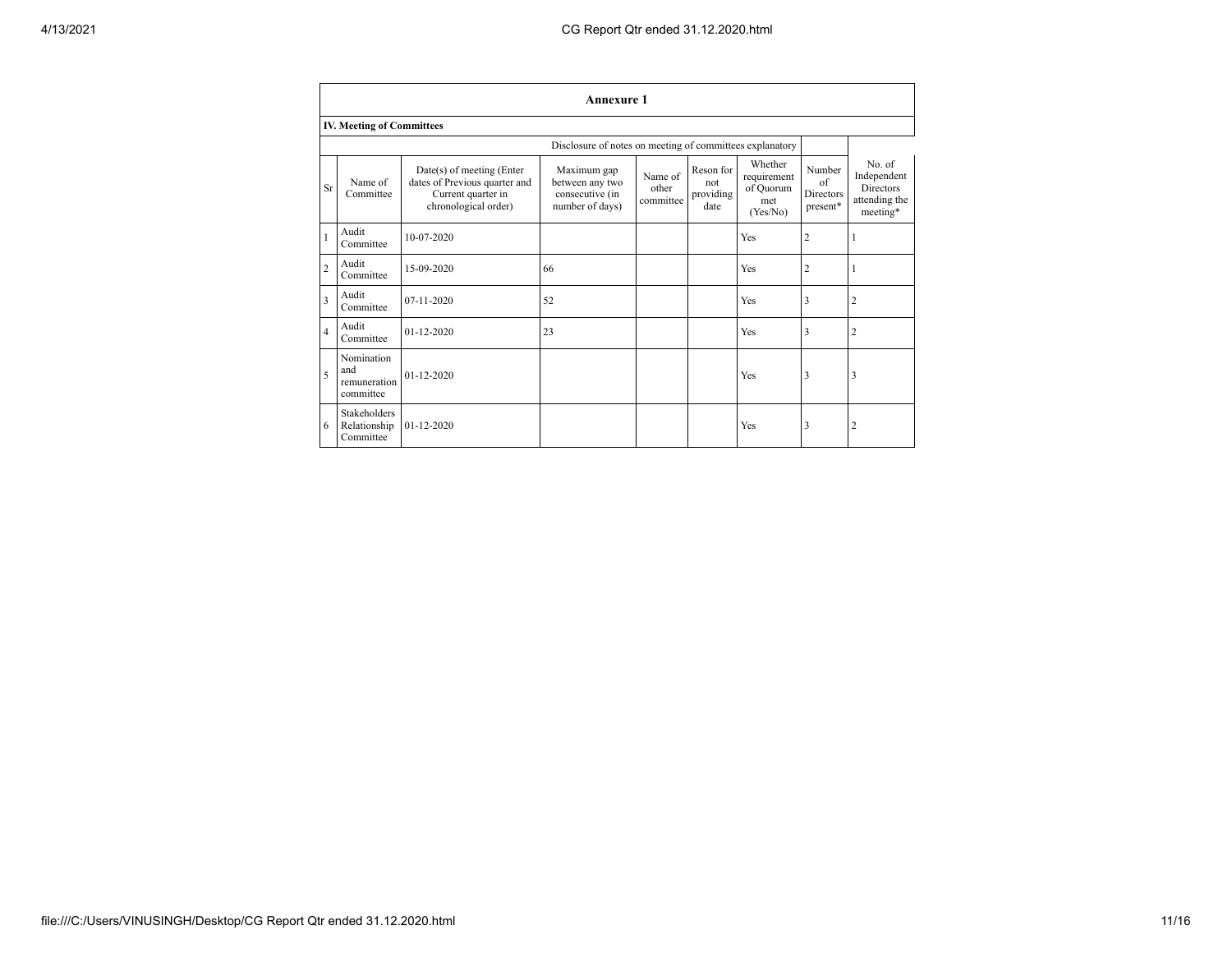|                                                                                                                         | Annexure 1                                                                                                |           |  |  |  |  |  |  |  |
|-------------------------------------------------------------------------------------------------------------------------|-----------------------------------------------------------------------------------------------------------|-----------|--|--|--|--|--|--|--|
|                                                                                                                         | <b>V. Related Party Transactions</b>                                                                      |           |  |  |  |  |  |  |  |
| If status is "No" details of non-<br>Compliance status<br>Subject<br>Sr<br>(Yes/No/NA)<br>compliance may be given here. |                                                                                                           |           |  |  |  |  |  |  |  |
|                                                                                                                         | Whether prior approval of audit committee obtained                                                        | NA        |  |  |  |  |  |  |  |
|                                                                                                                         | Whether shareholder approval obtained for material RPT                                                    | <b>NA</b> |  |  |  |  |  |  |  |
|                                                                                                                         | Whether details of RPT entered into pursuant to omnibus approval<br>have been reviewed by Audit Committee | <b>NA</b> |  |  |  |  |  |  |  |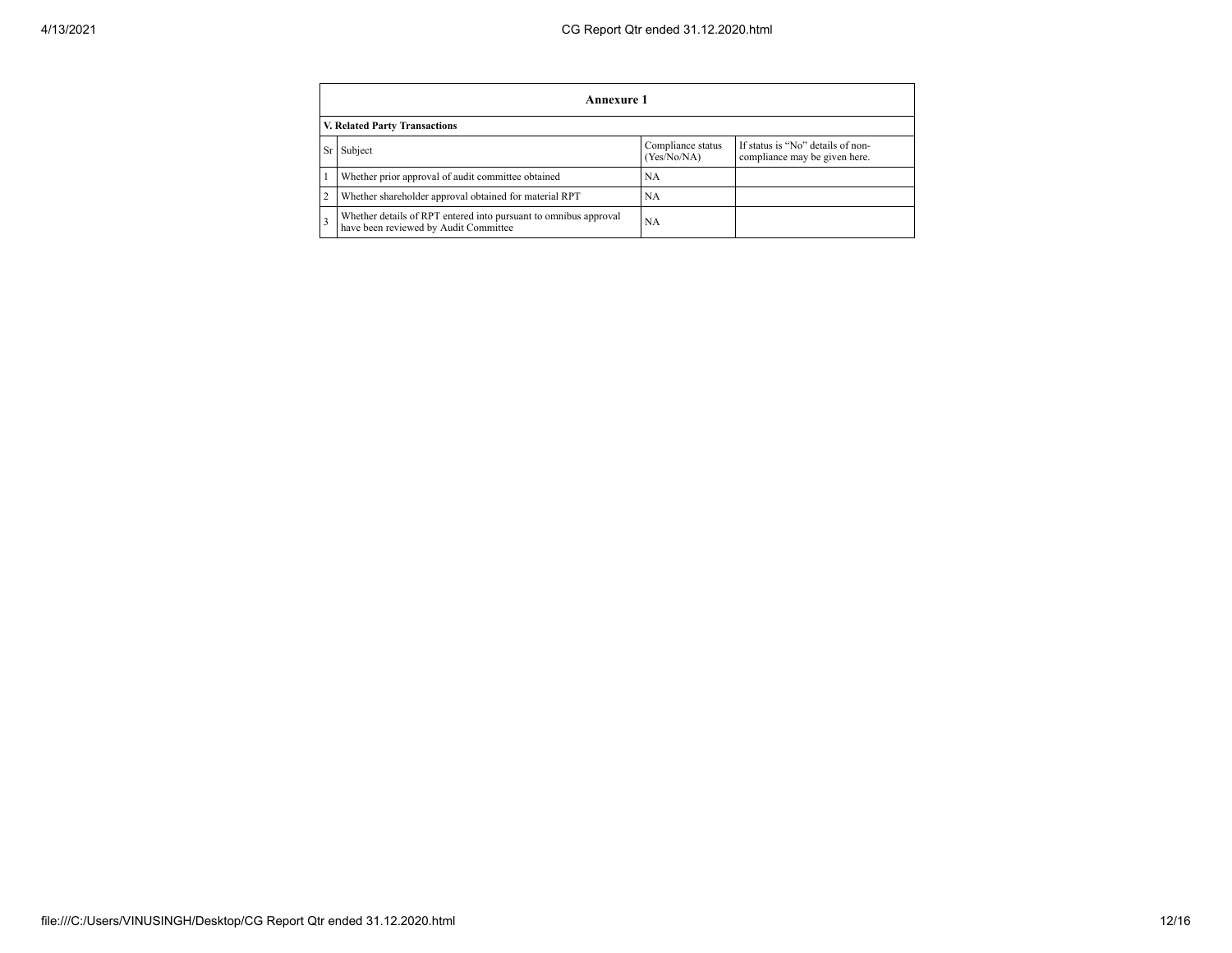| Annexure 1              |                                                                                                                                                                                                                 |                               |  |  |
|-------------------------|-----------------------------------------------------------------------------------------------------------------------------------------------------------------------------------------------------------------|-------------------------------|--|--|
| <b>VI.</b> Affirmations |                                                                                                                                                                                                                 |                               |  |  |
|                         | Sr Subject                                                                                                                                                                                                      | Compliance<br>status (Yes/No) |  |  |
|                         | The composition of Board of Directors is in terms of SEBI (Listing obligations and disclosure requirements)<br>Regulations, 2015                                                                                | Yes                           |  |  |
| $\overline{2}$          | The composition of the following committees is in terms of SEBI(Listing obligations and disclosure requirements)<br>Regulations, 2015 a. Audit Committee                                                        | Yes                           |  |  |
| 3                       | The composition of the following committees is in terms of SEBI(Listing obligations and disclosure requirements)<br>Regulations, 2015. b. Nomination & remuneration committee                                   | Yes                           |  |  |
| $\overline{4}$          | The composition of the following committees is in terms of SEBI(Listing obligations and disclosure requirements)<br>Regulations, 2015. c. Stakeholders relationship committee                                   | Yes                           |  |  |
| 5                       | The composition of the following committees is in terms of SEBI(Listing obligations and disclosure requirements)<br>Regulations, 2015. d. Risk management committee (applicable to the top 500 listed entities) | NA                            |  |  |
| 6                       | The committee members have been made aware of their powers, role and responsibilities as specified in SEBI<br>(Listing obligations and disclosure requirements) Regulations, 2015.                              | Yes                           |  |  |
| $\overline{7}$          | The meetings of the board of directors and the above committees have been conducted in the manner as specified in<br>SEBI (Listing obligations and disclosure requirements) Regulations, 2015.                  | Yes                           |  |  |
| 8                       | This report and/or the report submitted in the previous quarter has been placed before Board of Directors.                                                                                                      | Yes                           |  |  |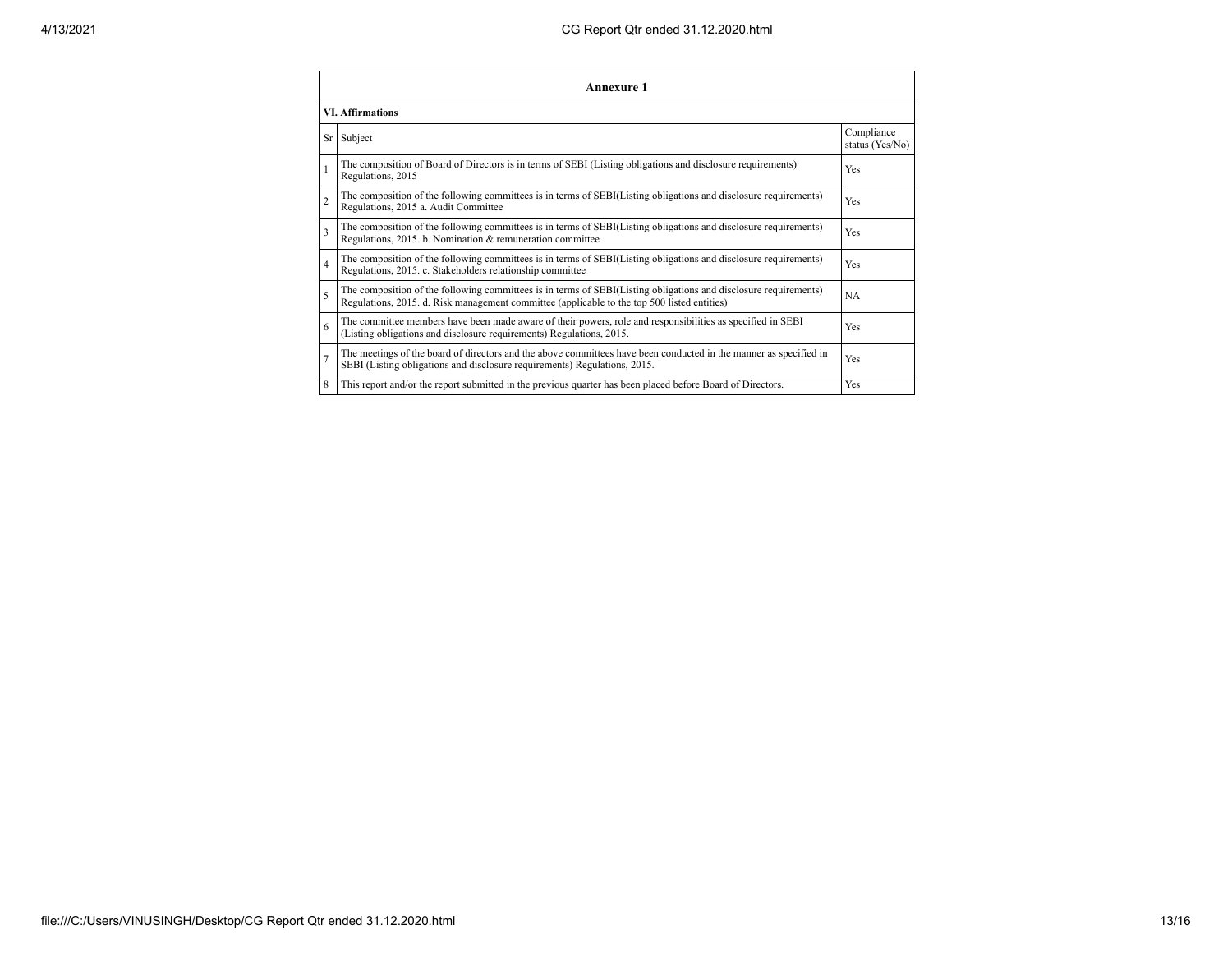|           |                   | <b>Annexure 1</b>        |  |
|-----------|-------------------|--------------------------|--|
| <b>Sr</b> | Subject           | Compliance status        |  |
|           | Name of signatory | OM PRAKASH BHANSALI      |  |
|           | Designation       | <b>Managing Director</b> |  |